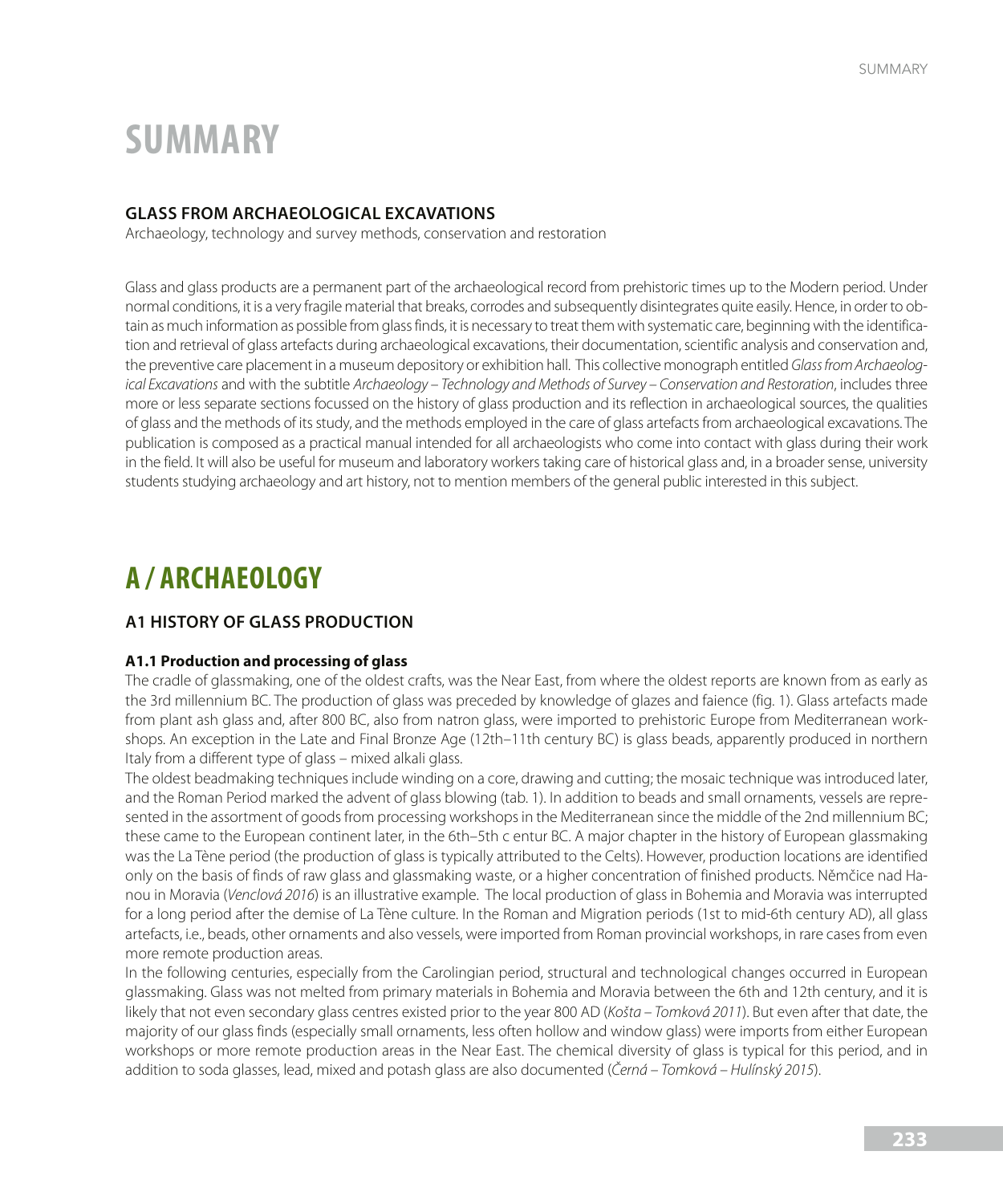The domestic production of glass from primary raw materials is not safely documented until the High Middle Ages, sometime around the mid-13th century. Glassworks were founded in mountain regions, where they created separate production circuits (Č*erná 2016*). Their assortment includes hollow glass, mainly high and low beakers with prunts, and crown glass and plate glass for windows. Until the middle of the 14th century, imports from soda glass made up the majority of artefacts in settlement assemblages. Over time, however, domestic products made of potash-lime glass predominated. Starting in the 14th century, 'Bohemian' glass was recognised for its high quality even on foreign markets. The same was true in the Modern period (from the 17th/18th century), when it successfully competed with Venetian products. In the period from the 18th century to the mid-20th century, domestic glassworks used innovative production technology and methods, including new forms and decoration. The period witnessed an expansion in the production of utility glass, lighting fixtures, glass costume jewellery and mirrors, intended mainly for export, as well as flat, container and optical glass for the domestic market.

#### **A1.2 Glassworks and the production of glass**

 Due to its specific nature, glassmaking stands out from the spectrum of other crafts with its demanding production technology and specific production organisation (fig. 9). Glass production involves three to four phases: melting (single- or multi-phase), creating and cooling the products, as well as any possible finishing work (painting, etching, grinding, etc.). The melting of glass from raw materials took place in 'primary' production centres that typically operated separately from processing workshops, otherwise referred to as 'secondary' centres. Primary glass production centres did not exist in Bohemia and Moravia during prehistoric times or the Early Middle Ages. On the other hand, processing workshops producing small ornaments from imported raw glass are documented, first from the La Tène period (Němčice nad Hanou, cf. *Venclová 2016*) and then, following a longer pause (up to the year 800 AD) verifiably in Moravia and apparently also in Bohemia (*Ko*š*ta – Tomková 2011,* 335–337). The fact that no production features have been discovered to date makes it impossible to know exactly how these workshops were furnished. Knowledge of glass melting reached Bohemia around the mid-13th century (most recently in Č*erná 2016*). Newly arriving glassmakers built their furnaces in the mountains, areas previously unsettled but highly favourable for operating glassworks due to the local abundance of the necessary raw materials (quartz and wood), the proximity of water sources and good climatic and geomorphological conditions. High medieval glassworks are referred to as forest glassworks (*Waldglashütten*) or travelling glassworks (*Wanderhütten*)*,* since the high consumption of wood (for heating the furnaces and producing potash) meant that they had to be frequently moved from deforested areas to new sites in the proximity of more trees.

 In the 13th–15th century, glassworks joined together to form production circuits (fig. 4), each of which had at least two types: 1. the main glassworks – *parent* and 2. subsidiary – *daughter*. In the first type, glass was melted from primary raw materials, made into products, and workers probably also lived at these sites. Glassworks of the second type were exclusively for production purposes (Č*erná 2016*). In neighbouring Germany, glassworks are known with only one furnace (*Ein-Ofen Anlage*), in which only raw glass was apparently melted (*Leiber 2012*). Medieval glass furnaces were built from stone and heat-resistant clays, without a foundation. Their original appearance cannot be unambiguously reconstructed, and it is only possible to distinguish the main melting furnace from smaller auxiliary furnaces. Changes in the size and layout of both of these types of furnaces can be traced over the course of three centuries (fig. 5). Furnace development continued in the Early Modern period, especially with melting furnaces, which, compared to medieval versions, were larger and had a more intricate ground plan. The appearance of the furnaces and the wooden structures (melting hall, small shelters, etc.) is documented by archaeological finds and written, iconographic and a small number of cartographic sources (Č*erná 2016*). Medieval glassworks were situated in the open landscape, far from other settlements. Their location is difficult to pinpoint, as the places of furnaces appear in the forest as slight mound-like elevations (fig. 7). The identification of the location of glassworks is also aided by movable objects – artefacts connected to the production of glass (fig. 10) as well as glassmaking waste. Conversely, the remains of Modern glassworks are often found in the built-up area of villages, either in open space or covered by later development.

# **A2 METHODS OF ARCHAEOLOGICAL INVESTIGATION**

The objective of archaeological investigations in the field is to gain information on the context and artefacts located on the surface (terrain remains) and, especially, beneath the contemporary surface. Non-destructive forms of investigation are used primarily during the initial survey and localisation of the production centres of glass (glassworks) in the open or forest landscape. The most common of these include surface surveys and collections, followed by detailed geodetic documentation, detector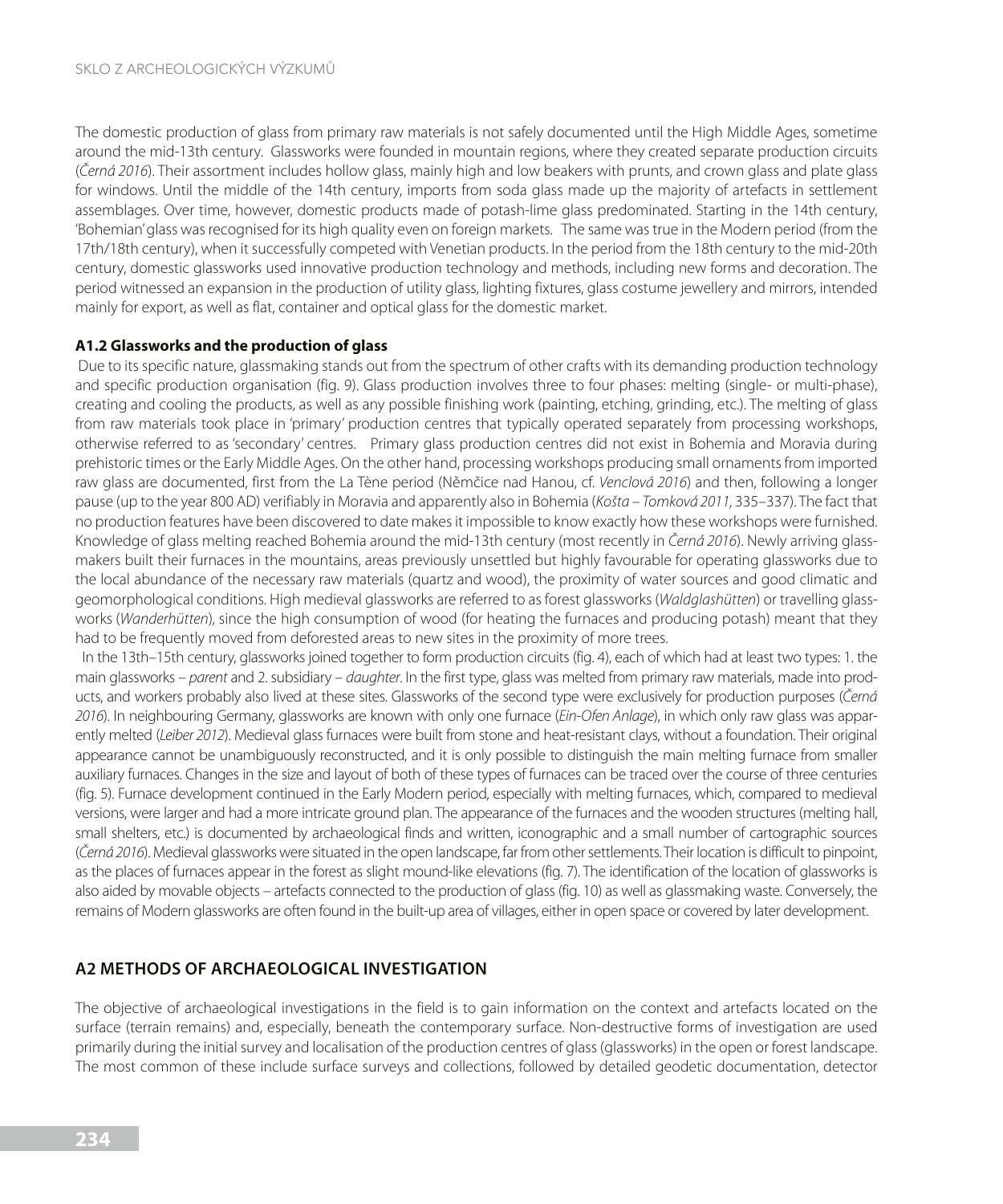surveys and geophysical measurements (fig. 12, 13, 14). Three-dimensional mapping of the surface using aerial LiDAR, laser scanning or LiDAR imaging, remains rare for now (*Brejcha 2013*).

Destructive methods include classic excavation involving the gradual uncovering of the archaeological situations by natural layer, from the stratigraphically highest to the lowest, typically down to the level of the natural subsoil. The foundation for each excavation is visual documentation of the examined contexts and their precise topographic survey. Finds (including glass artefacts) are removed from the examined contexts and recorded in a way that permit their precise connection with the documentation acquired for the examined site. Capturing spatial contexts is a fundamental prerequisite for the future dating of the find and subsequent processing, including conservation-restoration work. A high-quality excavation also requires knowledge of the possible composition of glass finds in connection with individual historical periods and their potential appearance in studied archaeological situations (fig. 15). Basic find environments include settlement (settlement features such as pits and wells, fig. 16, 17, 18), production (defunct glassworks, fig. 19, 20, 21, 22) and burial areas (inhumation cemeteries and tombs, fig. 23, 24). In general, it is possible to state that the field investigation of archaeological situations and features with glass artefacts is no different in terms of methodology than other archaeological activities involving interventions in the terrain.

### **A3 WHAT WE FIND**

#### **A3.1 Prehistory and the Migration Period (from 2300 BC to the 6th century AD)**

Attention is drawn in the chapter'sintroduction to the impact of archaeologisation processes on the frequency and preservation of glass artefacts. The Bronze Age in Bohemia is characterised by beads, which were made in the Early Bronze Age from faience, from the Middle Bronze Age from glass. In the Late and Final Bronze Age, in the 12th–10th century BC, beads were made from mixed alkali glass produced in northern Italy (fig. 25, 26; *Venclová et al. 2011*). We first encounter soda glass in the Hallstatt–Early La Tène period in the 8th–5th century BC. Soda ash glass was soon replaced by soda lime natron glass. The range of glass artefacts, almost exclusively imported, expands in this period. Beads (fig. 27) were worn, including on metal torcs, earrings and fibulae; glass pin heads and glass fibula bows also appear. Beads with blue-white eyes (*Venclová 1990*) are the leading type of bead in the Final Hallstatt period and the Early La Tène period in the 6th–5th century. Glass rings are a new type of artefact and small polychrome core-formed vessels appear in rare cases.

An extraordinary chapter in the history of glass from the middle of the 3rd century BC to the 1st century BC is La Tène ('Celtic') glass-working with a specific assortment of products without parallel outside La Tène Europe. These are bracelets, ring-beads, small rings and spacers (fig. 28–30; updated classification system used in this country today: *Venclová 2016*). The glass is still soda lime natron glass made in Egypt or the Near East, which was further processed upon reaching Europe. The largest collections contain hundreds of specimens, and the overall number of products in La Tène Europe is estimated to be in the tens of thousands. The workshop in Němčice in Moravia is the best documented site thus far (*Venclová 2016*). Final products there are accompanied by raw glass, semi-finished products, failed pieces and other waste unknown from other sites (fig. 3). Hellenistic vessels (fig. 31; *Venclová 2016*; *Venclová et al. 2015*; *2018*) and finger-rings with glass gems were imported.

The Roman and Migration periods (1st century AD to the mid-6th century AD) again provide beads, though in a new formal and colour range (fig. 32; basic classification: *Koch 1977; Tempelmann-Maczy*ń*ska 1985*). These initially reached central Europe from Roman workshops, later from provincial production sites. Their soda lime natron glass was imported, but recycled glass, apparently from local European workshops, was also used. Bead finds increase significantly as of the Late Roman Period (from the 3rd century AD onwards). Large specimens found separately, very small seed-beads and segmented beads are noteworthy. Glass was also used to produce simple bracelets, glass gems and inlays of metal artefacts, gaming pieces and stirring rods. The frequency of glass vessels gradually increases. Mosaic and cast ribbed bowls were popular in the Early Roman Period, though the number of blown vessels continues to increase. These are flasks, jugs, unguentaria and bowls, whereas goblets are typical for the Migration Period (fig. 33–34).

#### **A3.2 Early Middle Ages (6th–12th century)**

In contrast to the previous period, the Early Middle Ages are characterised by great diversity in the chemical composition of glass accompanied by the typological variability of artefacts, the spectrum of which changed in Bohemia and Moravia in the 6th–12th century in connection with various factors, e.g., involvement in interregional and long-distance exchange stretching to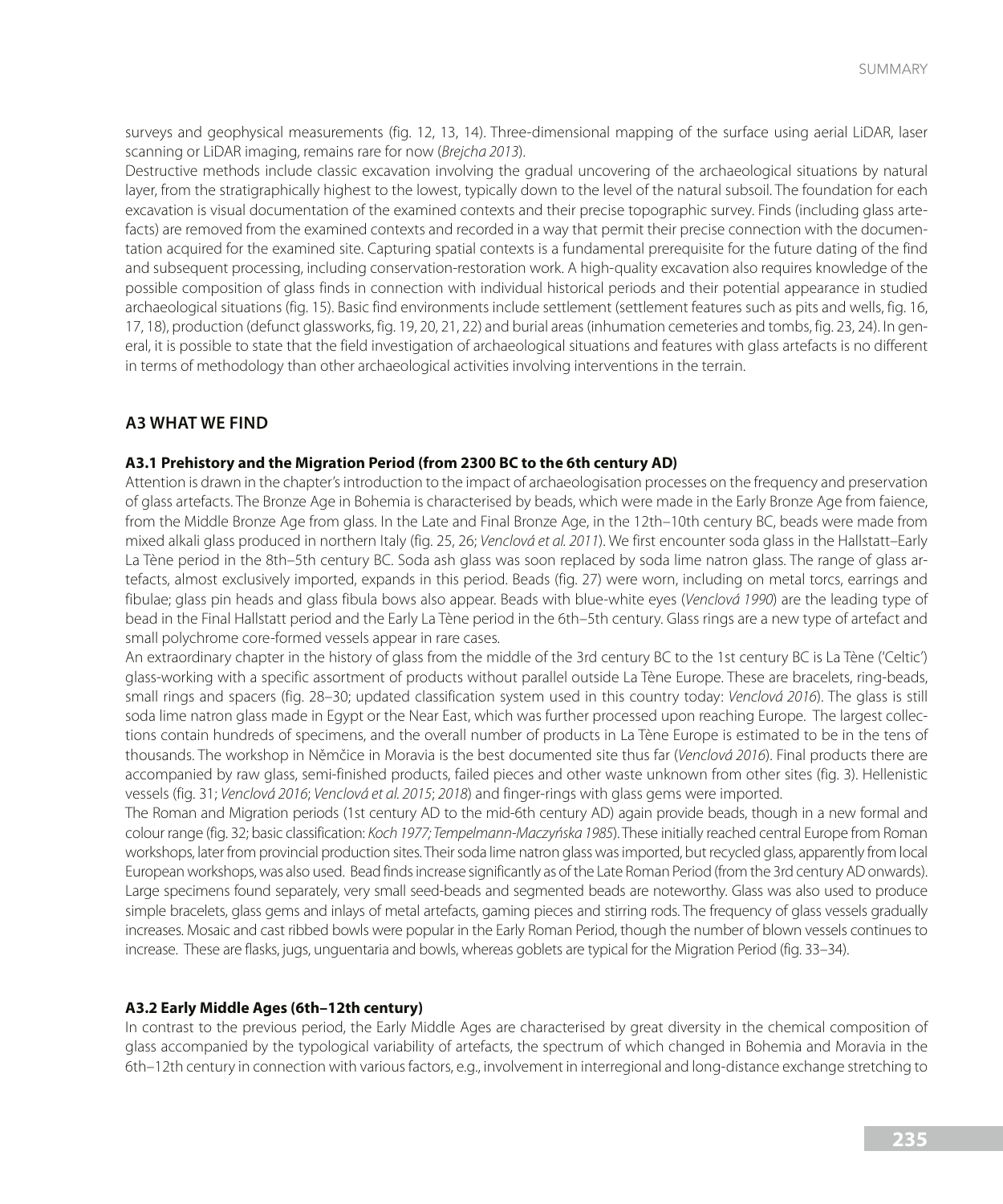the eastern Mediterranean and the Middle East, eastern and western Europe, as well as cultural and social transformations such as a change in the burial ritual and, starting in the 9th century, Christianisation.

While a relatively broad scale of imported monochrome and polychrome beads from the late phase of the Migration Period are observed at cemeteries in Bohemia and Moravia in the first half of the 6th century, this range narrows in the following period up to the mid-9th century in connection with an overall drop in the number of finds. The Early Slavic period is represented mainly by monochrome beads from the settlement in Roztoky (6th–7th century). With only a few exceptions in the form of segmented beads, different types of beads occur in the 8th century and the first half of the 9th century, more frequently in Moravia than in Bohemia, where only individual specimens are documented.

The 9th and 10th centuries are marked by heavy growth in the number of finds, and the spectrum of glass artefacts also expanded. At this time, they were mainly made from soda lime natron glass and plant ash glass (*Tomková – Joná*š*ová – Zlámalová Cílová 2017*). Mixed alkali glass and, from the 10th century onwards, high-lead glass, appear only marginally, and potassium (wood ash) glass of probable Carolingian origin is very rare (fig. 35). Monochrome beads dominate, their numbers far exceeding their polychrome counterparts (fig. 36, 37). The spectrum of ornaments is supplemented with glass gombiks hemispheres (fig. 38). Glass was also used as a fill in metal ornaments, gombiks, finger-rings (fig. 38:1,2), fittings and kaptorgas. Finds of hollow glass include goblets, beakers and small bowls (fig. 38: 5, 39). Fragments of lamps, window glass in the form of monochrome and decorated panes (fig. 38: 3) and smoothing tools (fig. 38: 4) are known only from Moravia. Finds of glass artefacts reflect more advanced development in Moravia in the 9th century, followed by dynamic growth in Bohemia from the end of the 9th century and especially in the 10th century. In both Moravia and Bohemia, the local production of certain types of beads (or other objects) using imported glass can be expected.

The 11th and 12th centuries were witness to a major transformation in the spectrum of glass artefacts, the frequency of finds of certain types of objects and in the representation of chemical types of glass (fig. 35). The leading position in Bohemia and Moravia was held by ring ornaments, finger-rings, finger-rings/rings and rings from lead glass, high-lead glass and lead-ash glass (fig. 40; *Havrda – Tomková 2020*; *Sedlá*č*ková – Zapletalová 2012*). The share of their central European production compared to imports from distant regions is impossible to determine today. The number of imported artefacts from soda glasses decreased, especially soda lime natron glass, and artefacts from wood ash glass are also marginally represented (Č*erná – Tomková – Hulínsk*ý *2015*). Beads, the typological range of which narrowed and partially changed from the earlier period, recede into the background (to a greater extent in Bohemia than in Moravia). Hollow glass represented by shards of beakers, bottles and indeterminable forms is documented thus far only rarely in the find inventory. The same is true for window glass, which appears in only a small number of cases, and only in fragments (Č*erná – Tomková – Hulínsk*ý *2015*). The spectrum of finds from the 11th and 12th centuries is supplemented by mosaic cubes and fragments of bracelets (Č*erná 2007*).

#### **A3.3 Glass of the High Middle Ages (13th–15th century)**

Archaeological glass finds reflect economic and cultural changes in the Czech Lands in the High Middle Ages. Compared to previous periods, decorative objects decreased; conversely, the number of vessels grew. While glass was still rare at the beginning of the 13th century, from the second half of the 13th century it gradually reached even the lower social classes (Č*erná 2000 b*, 47). This period is characterised by significant formal variability and the wide-ranging provenance of finds. The palette of forms includes imported low beakers with smooth vertical ribs (blown into a mould) and domestic products with melted threads, both smooth and those decorated with grains of other colours (fig. 41: 4, 5; 42). Low beakers with prunts were also popular (fig. 41: 1, 2; 43). Vessels were made from glass of different chemical compositions depending on where these products were made. Domestic products and those from neighbouring central European glassworks are characterised by wood ash glass. Products from plant ash glass and, in exceptional cases also high-lead glass, were imported from more distant glassmaking centres in the south, southeast and southwest of Europe. To a lesser extent, we also encounter beakers with horizontal threads (fig. 41: 6, 8), optical decoration (fig. 41: 7) and smooth walls (fig. 41: 9). Bottles with a a body-tubular ring in several variants are also represented (fig. 43: 24; 50). Flagons (fig. 47) and cups also occur in small numbers (*Drahotová et al. 2005*, 88). Luxury goods included vessels painted with enamel or gold (fig. 41: 21, 32; 44, 45), which were imported here from the south and southeast of Europe or the eastern Mediterranean (Č*erná – Podliska 2008*). Window glass is represented by many shards of monochrome or painted panes, and beads, rings and, very rarely, smoothing tools also occur (fig. 48).

In the 1300s, especially in the middle of this century, there is sharp growth in the amount of glass in the urban environment,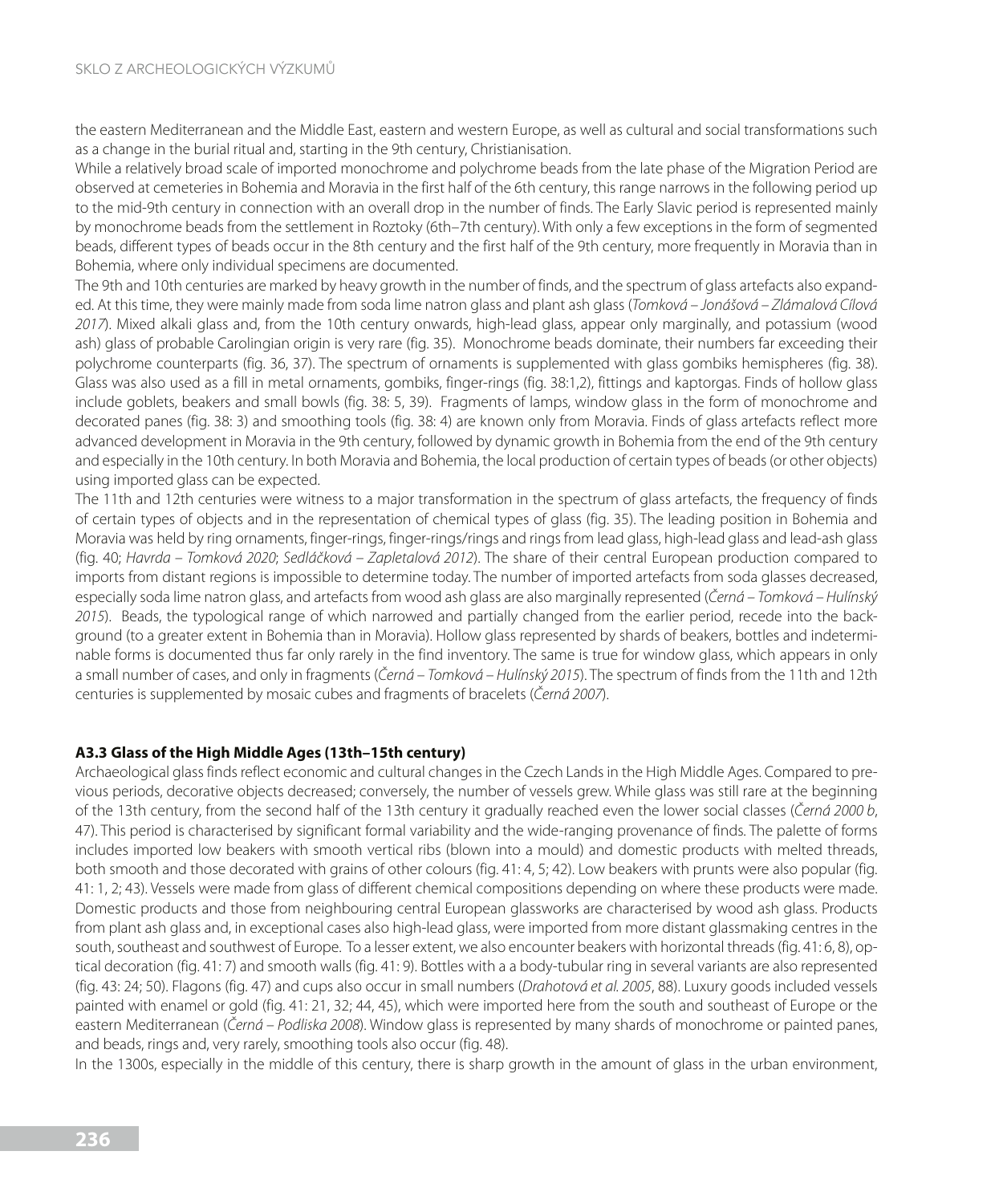testifying to the fact that glass vessels became an integral part of the furnishings of burgher households. The majority of finds are products from potash lime glass of domestic provenance, whereas imported specimens are made from plant ash glass. All previously known basic vessel variants are documented, albeit often in modified form: low beakers with prunts, beakers with drawn droplets, bottles with a pear-shaped body (fig. 41: 22), bottles with vertical ribs (fig. 41: 23; 50), and flagons (fig. 41: 28, 29; 47). Tall beakers with prunts known as 'Bohemian-type beakers' became for our territory a characteristic form that occurred in many variants (fig. 41: 12–20; 51). Kuttrolfs (fig. 41: 25, 26; 52) and jugs (fig. 41: 30, 31) newly appear, and hanging lamps also occur in small numbers (fig. 41: 36; 49). In addition to hollow glass, we also encounter window glass to a lesser extent and, quite excep-

tionally, mosaic glass.

The described development also continues in the 15th century, especially its first half. The output of domestic glassworks is high and assemblages of medieval glass are sufficiently rich. These are characterised by formal uniformity and are composed primarily of vessels of domestic provenance. All of the forms used in the preceding period continue, with Bohemian-type beakers remaining the leading form. Krautstrunk (cabbage stalk) beakers with flat applied drops appear (fig. 41: 3), as do a small number of specimens of sanitary glass such as flytraps (fig. 53), breast pumps and even whimsical vessels, e.g., in the shape of a shoe (fig. 54). Although a decline in the number of glass finds is apparent in Bohemian towns beginning in the second half of the 15th century, the situation is different in Moravia, where rich assemblages have been found (*Sedlá*č*ková et al. 2018*, 146).

#### **A3.4 Early Modern period (16th–17th century)**

Early Modern period glass was characterised by its morphological variability. Hollow glass (table, technical, container, sanitary) appears in the greatest numbers. Cylindrical and conical beakers are among the most widespread types of products (fig. 56: 1–9). A typical Early Modern variant is a higher beaker on a bell-shaped foot (humpen), which can be decorated with enamel and gold painting. A creatively developing form is goblets, most often with a semi-ovoid cup and a stem shaped in various ways (fig. 56: 10–17). The production of variants with a high and densely shaped stem decorated with wings and prunts began in the mid-17th century (fig. 56: 16). Lids could be possible accessories to beakers and goblets. Steins with a strap handle appear from the middle of the 17th century (fig. 56: 25). Bowls and plates are represented in smaller numbers (fig. 56: 23–37). Flagons and jugs are formally and functionally similar vessels with a handle (fig. 56:18–21). Bottles of various sizes and vials are the most heavily represented glass products (Fig. 56:26-31,36). Whimsical vessels are specific products (fig. 56: 40–41). Laboratory glass was represented by the glass parts of distillation apparatuses, vials and small, thin-walled bowls (fig. 56: 32, 35, 38).

Flat glass is divided into two groups – window glass and mirrors (fig. 66). A typical representative of window glass is the flat disks of crown glass. The smallest group of products is composed of small items such as rings, finger-rings, spheres and beads.

A wide range of decorative techniques were used (fig. 67: 1–19). Decoration created directly at the glassworks during the processing of glass included stamp imprints, threads and blowing the basic shape into a mould. The most widespread decorative element is optical decoration created by blowing into a mould followed by shaping. Filigree decoration is created by melting polychrome (typically opaque) rods into clear glass. Stems with inserted coloured threads appear in the mid-17th century. Other decorative techniques include engraving (cutting), grinding, painting (with enamel from the mid-16th century; 'cold' from the 17th century) and gilding. Gilding appears on its own or in combination with enamel painting. In rare cases, find assemblages contain chalcedony and millefiori glass.

#### **A3.5 Modern period (18th–20th century)**

Modern period glass production in the Czech Lands is very diverse. The range of offered goods expands sharply, new fields and specialisations emerge, technological processes are innovated and old ones are renewed. In addition to traditional manual production, mechanisation is employed and production facilities are modernised. The text addresses the characteristics of the period, with an emphasis on the fundamental changes that it brings. The greatest attention is devoted to utility glass (fig. 71–77) and glass costume jewellery (fig. 80–81), and lamps, optical glass, flat glass and container glass are mentioned contextually (fig. 78–79, 82). A special focus is the general typology of glass, technologies that were employed and their chronology. In the vast majority of cases, finds from this period are studied today on the basis of items from museum collections. The archaeological research of finds from the relevant period is only in the early stages today.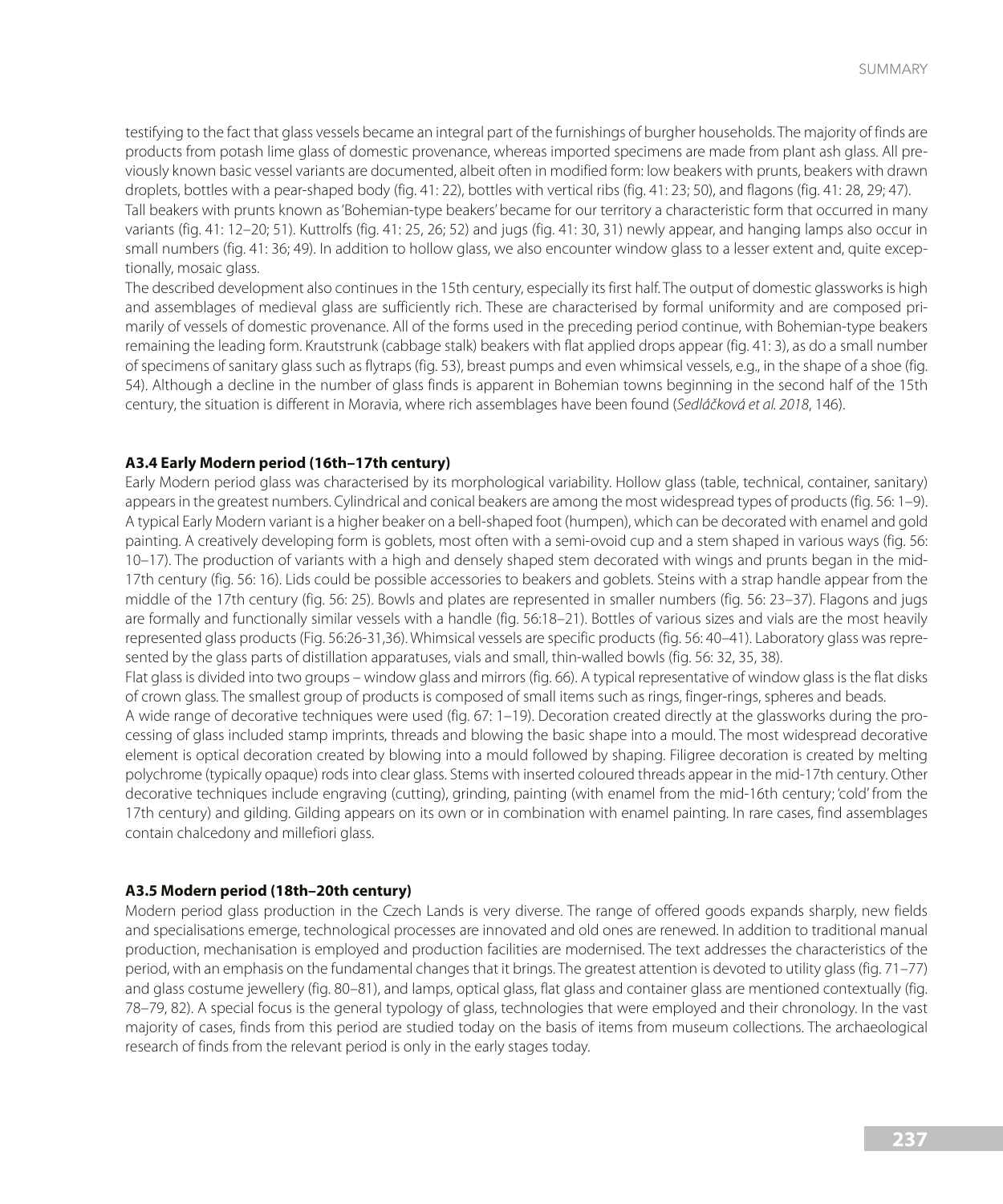# **B/ TECHNOLOGY AND SURVEY METHODS**

In its introduction, Part B focuses on technology and information on individual historical periods, the particularities of glass production and survey methods. It describes the raw materials used, production processes and fundamental properties of glass, both in terms of its chemical composition and its preservation, and thus also its chemical resistance. It explains the actual process of glass corrosion and other damage which may occur due to the environment (tab. 1). It provides a detailed characterization and visual documentation of the crystalline phases and silica-rich layers which may form on the glass surface. Their differentiation is crucial in deciding on the method of conservation and restoration intervention.

The second section presents possible analytical methods, the results of which are used in the interdisciplinary evaluation of archaeological glass finds. Particular attention is paid to the possibilities of sample preparation (tab. 2), because this step affects the quality of results acquired. Contamination of samples by the environment or the corrosion mechanisms already discussed can affect the surface condition. These aspects must be taken into account during preparation prior to the analysis. In addition to imaging techniques, ranging from optical microscopy to 3D reconstruction, documenting both the artefact itself or its parts, and samples taken for analysis, a substantial section is devoted to the most used instrumental techniques. These techniques allow us to study the chemical and structural composition of the glass, the corrosion products, enamels and colour layers applied to archaeological glass finds. These data are very important from today's perspective of studying historical glass technology. Thanks to the methods which allow us to obtain highly precise and exact data, we can, for example, determine the glass opacifier components, or on the basis of detecting elements even in trace amounts, we can sometimes even determine the provenance or dating of glass artefacts. Examples of the outcomes of individual measurements make an integral part of this section so that the reader obtains a better understanding of the issue.

# **C/ CONSERVATION AND RESTORATION**

Part C provides a comprehensive procedure for the care of archaeological glass from its discovery during excavation to its storage in collections.

# **C1 ETHICAL STANDARDS AND GENERAL CONSERVATION-RESTORATION PRACTICE**

The introduction summarises the main ethical principles of conservation – restoration work, and the difference between preventive and remediation interventions (*Document on profession 2011*). In general, it is recommended to minimize interventions – i.e. to prioritize preventive care over conservation or restoration which introduce modern materials. Particular emphasis is also placed on interdisciplinary co-operation.

The entire conservation-restoration process is a collective activity involving not only conservator-restorers, but also particularly archaeologists, depositary administrators, art historians, glass technologists, chemical technologists, documentalists and other specialists. Only by close co-operation of all experts can the maximum possible information be obtained in the processing and subsequent care of archaeological finds so that they can be preserved for future generations.

## **C2 BASIC TREATMENT OF GLASS**

This part focuses on treatment of glass in the field, i.e. when discovering findings during archaeological excavation. Over time, the artefacts in an undisturbed soil environment, get into a state of equilibrium in which the rate of material degradation falls rapidly and the artefacts are physically preserved (fig. 1). After excavation, however, the ambient atmosphere causes a rapid acceleration in degradation to restart as a result of the materials being subjected to new conditions (*Newton – Cook 2018*). For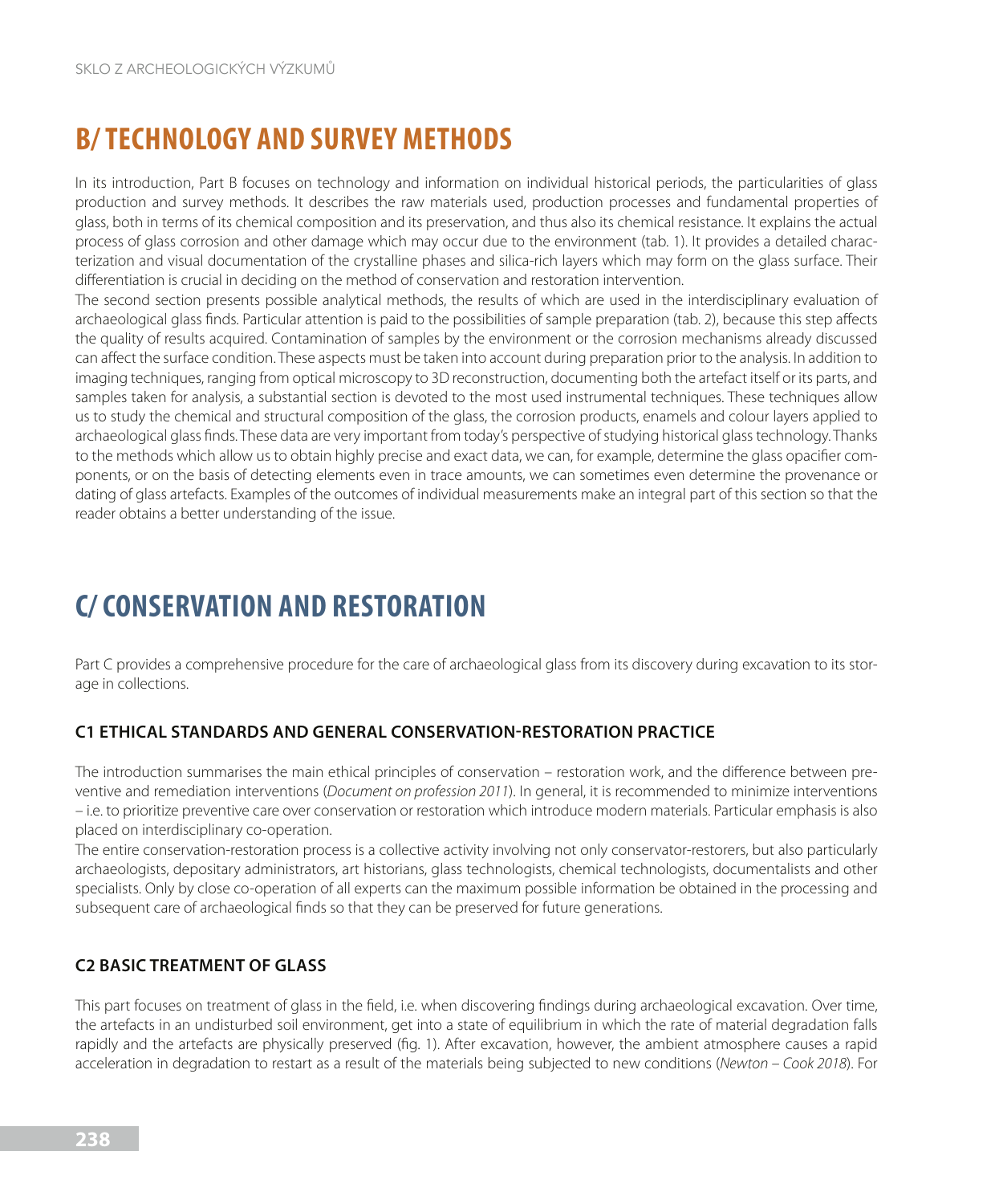further preservation of the items found, it is very important that their excavation is carried out sensitively in order to reduce adverse impacts on the changes in the material base. The difficulty of overall conservation of archaeological glass and the amount of obtainable information depends on the correct execution of the excavation. In most cases, unprofessional cleaning of the glass on site, its storage in inappropriate conditions or incorrect acclimatisation will have a devastating effect on the glass material, whether it is excessive drying and subsequent disintegration of the material, or infestation by microorganisms in an overly wet environment.

This section describes the individual steps how to proceed when a find of glass is made in archaeological situations common for Czech provenance (tab. 2). Criteria such as fragmentation, dispersal of finds at the site, the degree of corrosion damage and the nature of the excavation environment determine further procedures from uncovering, removal and packaging to transfer for laboratory processing. The dampness level of the excavation environment and the level of corrosion damage are considered fundamental, and the more humid the environment and the greater the corrosion damage, the more prone to damage the glass finds are, and therefore require more precise intervention.

The section on the planning of laboratory work describes the standard chronology of laboratory tasks (tab. 4) and the sensitivity of glass to the speed of intervention, i.e. what types of glass need to be processed as a priority and as soon as possible. There is a detailed description of the acclimatisation process, i.e. the very gradual transfer of the glass from the finding conditions to conditions appropriate for long-term storage in a depositary. During the work, it is important to respect the find context and the method of marking/labelling glass fragments (fig. 27–29), in order to avoid damage to the glass.

Prior to any intervention, an investigation has to be conducted which focuses primarily on assessing the current condition of the object, the cause and extent of damage and the nature of any previous interventions so that the entire conservation-restoration process can be planned. This investigation is conducted partly during the site inspection, and then immediately after the finds are received at the workplace. On the basis of the investigation made, a plan is drawn up which contains a specific proposed procedure, and is an important basis for the administration of the work. During the course of the finds processing, the investigation can be supplemented by a so-called extended investigation, including analytical methods (Part B).

Conservation and restoration documentation is an integral part of the intervention. Its components are described in a separate chapter, both the text part and the photographic part, which is supplemented by tips on how to take high quality photographs of glass without damaging it.

#### **C3 CONSERVATION AND RESTORATION PROCEDURES**

This part deals with direct interventions into the material which are intended to stabilise its physical condition with the least possible impact on its informative value. These interventions include cleaning, drying, consolidation and also bonding and reconstruction.

Cleaning is a core process in conservation and restoration methods. In most cases, it is also a prerequisite for further intervention steps and it is always an irreversible process. Any kind of cleaning is a highly invasive treatment of the glass, and you should always proceed gently and with caution, beginning with the most easily dissoluble dirt such as remains of soil, and ending with resistant insoluble crusts. Over the course of the work, it is crucial to finish the cleaning at the right moment. The text describes a number of procedures commonly used in conservation workshops, alongside illustrative photo-documentation, including examples of the consequences of inappropriate procedures.

If the glass is particularly fragile and friable due to overall corrosion with corroded layers falling off it even under gentle mechanical stress, or if there is a danger that disturbed decorative elements could be lost, then we move on to consolidation – strengthening the material. This is only done when absolutely necessary, since strengthening of the material is done by impregnating the glass material with a suitable product in order to reach its overall stabilisation. Due to the irreversibility of this intervention, great attention must be paid to the choice of consolidant and the method of application. There is also a separate description of the treatment of highly damaged glass removed in a block, where strengthening is performed at the same time it is being taken out of the soil.

After cleaning and possible consolidation, the search for fragments is usually performed. This involves basic assignment of fragments to individual objects on the basis of distinguishing marks. This task requires a lot of time and space. If connectable sets of fragments are found, these objects undergo restoration interventions – bonding and physical reconstruction.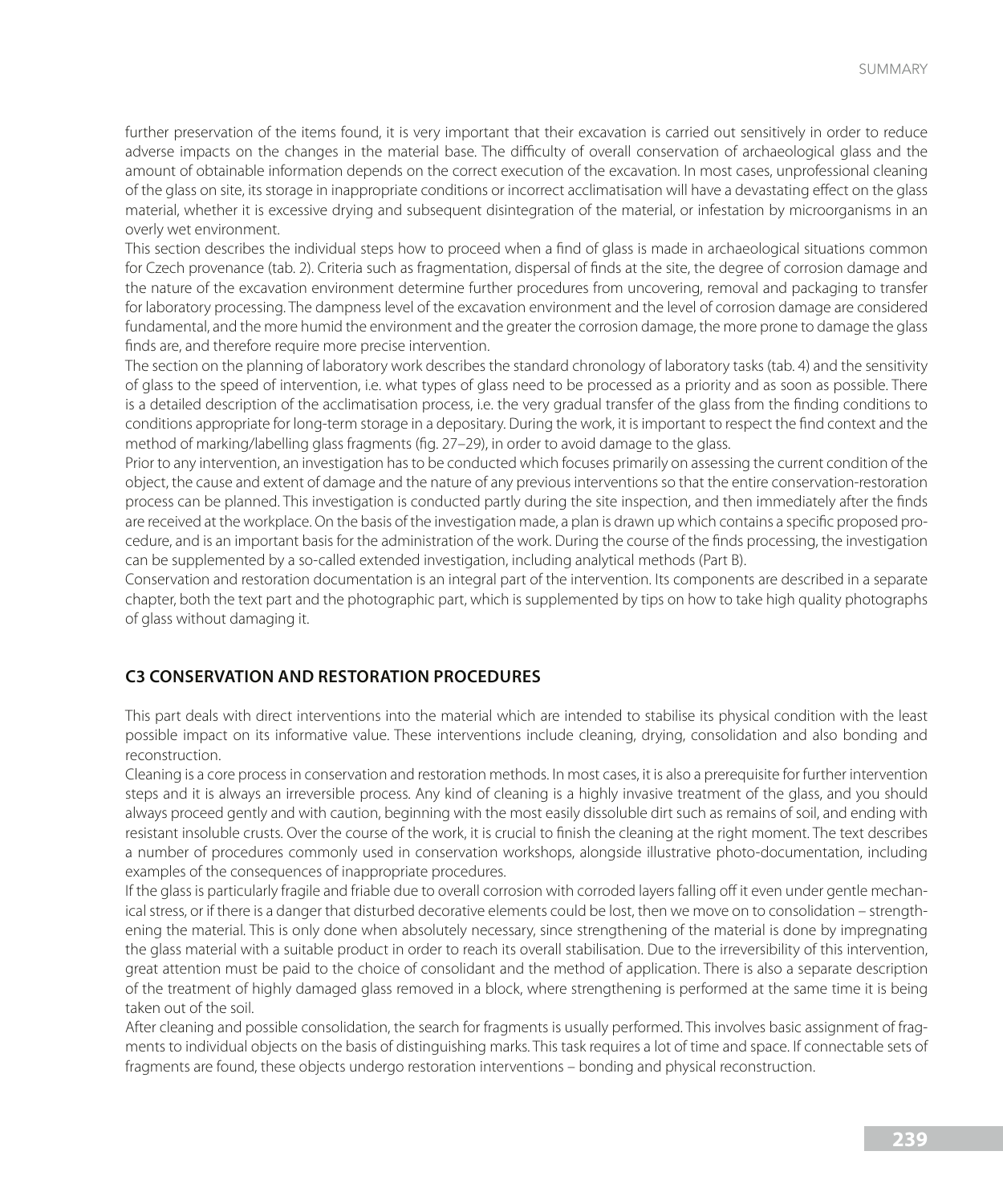An entire chapter on bonding focuses on the choice of glue and the work procedure, including a list of specific products to be used. It should be remembered that new products are constantly appearing on the market and, therefore, suitable substitutes should always be verified (the problem of historical products is addressed in Chapter 4). After gluing sufficiently preserved pieces together, we can begin the reconstruction of the glass object – presenting it in its whole form, allowing viewers to appreciate its appearance at the time it was made and used. Some of the most widespread methods of reconstruction include physical reconstruction and drawings (nowadays significantly supplemented by 3D digital visualizations). They are all based on high quality documentary sketches, generally created by a professional documentalist (*Joná*š*ová 2012,* 113). The objective of a sketched reconstruction is to indicate the original, no longer extant state of the particular object. In contrast to physical reconstruction, you can work with the probable shape, or produce a number of variants. Physical reconstruction involves the actual reconstruction of the entire shape using extant fragments (or individual beads for personal ornaments). These reconstructions may have a number of appearances, mostly based on the extent of preservation of the glass material. The overall shape can only be reached using additions (construction or aesthetic additions) or can be achieved using supporting constructions, most often made of perspex or glass fibre fabrics. Since archaeological surveys often preserve only a very small amount of glass suitable for physical reconstruction, it is desirable that this task be entrusted to an experienced conservator-restorer. It is a demanding job requiring co-operation with other expert archaeologists, technologists, documentalists, museologists and others, as emphasised in the introduction.

# **C4 METHODS OF GLASS CONSERVATION AND RESTORATION USED IN THE PAST**

Knowledge of the methods and materials used in the past in the conservation and restoration of archaeological glass is essential for the work of museum conservators-restorers, especially for implementation of re-conservation interventions. It is also desirable for museum curators and collection administrators. The used techniques of consolidation, bonding and replacing losses can limit the possibilities for re-intervention, methods of cleaning and setting up the regime of climatic conditions. General knowledge of materials and an idea of their properties (in particular resistance) is crucial also with regard to the method of handling an object and its use for exhibition purposes. Therefore, a separate chapter in the publication is devoted to methods and materials used in the past. It also provides a brief history of the discipline, along with a chronological overview of key publications. Conservators did not begin to deal with the issue of treating archaeological glass artefacts systematically within the Czech environment until the first half of the 20<sup>th</sup> century. Old museum collections were significantly expanded by the increasing amount of contemporary fieldwork, and so with the growing importance of this material source, emphasis was placed on the effort to prolong its physical existence. The preserved glass artefacts have generally suffered a high degree of fragmentation with various types of corrosion damage, conditions which are very difficult to deal with even today. Initially, the options for intervention were considerably limited by conservators' unpreparedness to work with this type of material, and most of the finds remained untreated for many years. It was not until the development of synthetic polymers in the late 1950s that changes began to be

began to be looked at in more detail by a broader platform of experts. The methods of restoration interventions and the approach to preventive protection were always in line with the technical possibilities, knowledge and availability of materials at the time. In the past, the primary objective of interventions was mainly to reconstruct the shape of the given object and improve its appearance, mainly in order to be able to present it. Attention was often not focused on the reversibility of measures taken, and analytical methods for investigating artefacts were used only to a limited extent.

implemented in the process of treating glass objects. In the 1950s and 1960s, the conservation of corrosion-damaged glass

Despite today's critical perspective on many of the applied procedures, the basic principles in restoration interventions did not differ much from today's practice. Objects used to be degreased, washed, cleaned, rinsed, impregnated/consolidated, bonded and added, too.

As such, each of the steps is given a separate section in the text, in the form of charts (methods of cleaning, consolidation, fixing joints, adding missing parts and physical reconstruction), which gives an overview of documented, formerly applied materials and procedures.

These overviews of historically used methods and procedures are complemented by assessments from today's perspective, with an emphasis on highly problematic interventions.